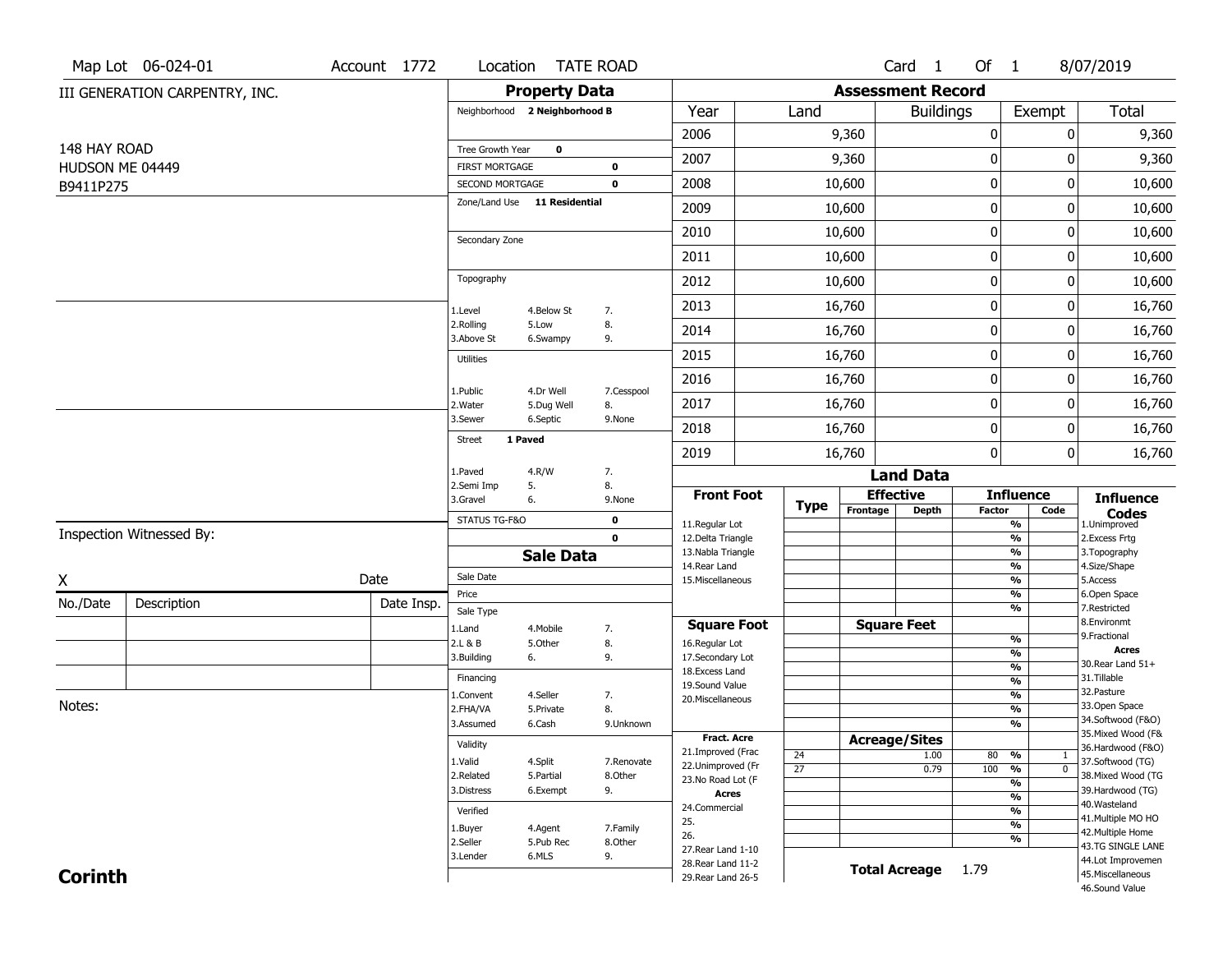|                                                    |                            |                                                   |                |      |                                       |                 |                        |                    |            |                 | <b>Corinth</b>     |  |        |  |        |           |
|----------------------------------------------------|----------------------------|---------------------------------------------------|----------------|------|---------------------------------------|-----------------|------------------------|--------------------|------------|-----------------|--------------------|--|--------|--|--------|-----------|
|                                                    | Map Lot 06-024-01          |                                                   |                |      |                                       | Account 1772    |                        | Location           |            |                 | <b>TATE ROAD</b>   |  | Card 1 |  | Of $1$ | 8/07/2019 |
|                                                    | Building Style 0 Not Coded |                                                   | SF Bsmt Living |      | 0                                     |                 |                        | Layout <b>0</b>    |            |                 |                    |  |        |  |        |           |
| 0.Not Code                                         | 4.Cape                     | 8.Log                                             | Fin Bsmt Grade |      | 0 <sub>0</sub>                        |                 |                        | 1.Typical          | 4.         |                 | 7.                 |  |        |  |        |           |
| 1.Conv.                                            | 5.Garrison                 | 9.0ther                                           | <b>HEARTH</b>  |      | 0                                     |                 |                        | 2.Inadeq           | 5.         |                 | 8.                 |  |        |  |        |           |
| 2.Ranch                                            | 6.Split                    | 10.Camp                                           | Heat Type      | 100% |                                       | 0 Not Coded     |                        | 3.                 | 6.         |                 | 9.                 |  |        |  |        |           |
| 3.R Ranch                                          | 7.Contemp                  | 11.Double                                         | 0.Not Code     |      | 4.HVAC                                |                 | 8.Fl/Wall              | Attic 0            |            |                 |                    |  |        |  |        |           |
| Dwelling Units 0                                   |                            |                                                   | 1.HWBB         |      | 5.FWA                                 |                 | 9.No Heat              | $1.1/4$ Fin        | 4.Full Fin |                 | 7.                 |  |        |  |        |           |
| <b>Other Units</b>                                 | 0                          |                                                   | 2.HWCI         |      | 6.Radiant                             | 11.             |                        | 2.1/2 Fin          | 5.Fl/Stair |                 | 8.                 |  |        |  |        |           |
| Stories                                            | 0                          |                                                   | 3.H Pump       |      | 7.Electric                            | 12.             |                        | 3.3/4 Fin          | 6.         |                 | 9.None             |  |        |  |        |           |
| 1.1                                                | 4.1.5                      | 7.                                                | Cool Type      | 0%   | 9 None                                |                 |                        | Insulation 0       |            |                 |                    |  |        |  |        |           |
| 2.2                                                | 5.1.75                     | 8.                                                | 1.Refrig       |      | 4.W&C Air                             | 7.              |                        | 1.Full             | 4.Minimal  |                 | 7.                 |  |        |  |        |           |
| 3.3                                                | 6.2.5                      | 9.                                                | 2.Evapor       |      | 5.                                    | 8.              |                        | 2.Heavy            | 5.         |                 | 8.                 |  |        |  |        |           |
| <b>Exterior Walls</b>                              | 0 Not Coded                |                                                   | 3.H Pump       |      | 6.                                    | 9.None          |                        | 3.Capped           | 6.         |                 | 9.None             |  |        |  |        |           |
| 0.Not Code                                         | 4.Asbestos                 | 8.Concrete                                        | Kitchen Style  |      | 0                                     |                 |                        | Unfinished %       | 0%         |                 |                    |  |        |  |        |           |
| 1.Wood                                             | 5.Stucco                   | 9.0ther                                           | 1.Modern       |      | 4.Obsolete                            | 7.              |                        | Grade & Factor     | 00%        |                 |                    |  |        |  |        |           |
| 2.Vin/Al                                           | 6.Brick                    | 11.                                               | 2.Typical      |      | 5.                                    | 8.              |                        | 1.E Grade          | 4.B Grade  |                 | 7.                 |  |        |  |        |           |
| 3.Compos.                                          | 7.Stone                    | 12.                                               | 3.Old Type     |      | 6.                                    | 9.None          |                        | 2.D Grade          | 5.A Grade  |                 | 8.                 |  |        |  |        |           |
| Roof Surface                                       | 0                          |                                                   | Bath(s) Style  |      | 0                                     |                 |                        | 3.C Grade          | 6.         |                 | 9.Same             |  |        |  |        |           |
| 1.Asphalt                                          | 4.Composit                 | 7.METAL RS                                        | 1.Modern       |      | 4.Obsolete                            | 7.              |                        | SQFT (Footprint) 0 |            |                 |                    |  |        |  |        |           |
| 2.Slate                                            | 5.Wood                     | 8.                                                | 2.Typical      |      | 5.                                    | 8.              |                        | Condition          | 0          |                 |                    |  |        |  |        |           |
| 3.Metal                                            | 6.Ark Asph                 | 9.                                                | 3.Old Type     |      | 6.                                    | 9.None          |                        | 1.Poor             | 4.Avg      |                 | 7.V G              |  |        |  |        |           |
| SF Masonry Trim 0                                  |                            |                                                   | # Rooms        |      | 0                                     |                 |                        | 2.Fair             | $5.Avg+$   |                 | 8.Exc              |  |        |  |        |           |
| <b>Electric Amps</b>                               | 0                          |                                                   | # Bedrooms     |      | 0                                     |                 |                        | $3.$ Avg-          | 6.Good     |                 | 9.Same             |  |        |  |        |           |
| OPEN-4-CUSTOM 0                                    |                            |                                                   | # Full Baths   |      | 0                                     |                 |                        | Phys. % Good       |            | 0%              |                    |  |        |  |        |           |
| Year Built                                         | 0                          |                                                   | # Half Baths   |      | 0                                     |                 |                        | Funct. % Good      |            | 100%            |                    |  |        |  |        |           |
| Year Remodeled<br>$\bf{0}$<br># Addn Fixtures<br>0 |                            |                                                   |                |      |                                       |                 | Functional Code 9 None |                    |            |                 |                    |  |        |  |        |           |
| Foundation                                         | 0                          |                                                   | # Fireplaces   |      | 0                                     |                 |                        | 1.Incomp           | 4.Delap    |                 | 7.No Power         |  |        |  |        |           |
| 1.Concrete                                         | 4.Wood                     | 7.                                                |                |      |                                       |                 |                        | 2.0-Built          | 5.Bsmt     |                 | 8.LongTerm         |  |        |  |        |           |
| 2.C Block                                          | 5.Slab                     | 8.                                                |                |      |                                       |                 |                        | 3.Damage           |            | 6.Common        | 9.None             |  |        |  |        |           |
| 3.Br/Stone                                         | 6.Piers                    | 9.                                                |                |      |                                       |                 |                        | Econ. % Good 100%  |            |                 |                    |  |        |  |        |           |
| Basement                                           | 0                          |                                                   |                |      |                                       |                 |                        | Economic Code None |            |                 |                    |  |        |  |        |           |
| $1.1/4$ Bmt                                        | 4.Full Bmt                 | 7.                                                |                |      |                                       |                 |                        | 0.None             |            | 3.No Power      | 7.                 |  |        |  |        |           |
| $2.1/2$ Bmt                                        | 5.None                     | 8.                                                |                |      |                                       |                 |                        | 1.Location         |            | 4.Generate      | 8.                 |  |        |  |        |           |
| 3.3/4 Bmt                                          | 6.DAYLIGHT 9.None          |                                                   |                |      |                                       | <i>Software</i> |                        | 2.Encroach         | 9.None     |                 | 9.                 |  |        |  |        |           |
| Bsmt Gar # Cars 0                                  |                            |                                                   |                |      | A Division of Harris Computer Systems |                 |                        | Entrance Code 0    |            |                 |                    |  |        |  |        |           |
| Wet Basement 0                                     |                            |                                                   |                |      |                                       |                 |                        | 1.Interior         | 4.Vacant   |                 | 7.                 |  |        |  |        |           |
| 1.Dry                                              | 4.                         | 7.                                                |                |      |                                       |                 |                        | 2.Refusal          |            | 5.Estimate      | 8.                 |  |        |  |        |           |
| 2.Damp                                             | 5.                         | 8.                                                |                |      |                                       |                 |                        | 3.Informed         | 6.         |                 | 9.                 |  |        |  |        |           |
| 3.Wet                                              | 6.                         | 9.                                                |                |      |                                       |                 |                        | Information Code 0 |            |                 |                    |  |        |  |        |           |
|                                                    |                            |                                                   |                |      |                                       |                 |                        | 1.0wner            | 4.Agent    |                 | 7.                 |  |        |  |        |           |
|                                                    |                            |                                                   |                |      |                                       |                 |                        | 2.Relative         |            | 5.Estimate      | 8.                 |  |        |  |        |           |
|                                                    |                            |                                                   | Date Inspected |      |                                       |                 |                        | 3.Tenant           | 6.Other    |                 | 9.                 |  |        |  |        |           |
|                                                    |                            | <b>Additions, Outbuildings &amp; Improvements</b> |                |      |                                       |                 |                        |                    |            |                 | 1.One Story Fram   |  |        |  |        |           |
|                                                    |                            |                                                   |                |      |                                       |                 |                        |                    |            |                 | 2. Two Story Fram  |  |        |  |        |           |
| Type                                               |                            | Year                                              | Units          |      | Grade   Cond                          | Phys.           | Funct.                 | Sound Value        |            |                 | 3. Three Story Fr  |  |        |  |        |           |
|                                                    |                            |                                                   |                |      |                                       | %               | $\%$                   |                    |            | 4.1 & 1/2 Story |                    |  |        |  |        |           |
|                                                    |                            |                                                   |                |      |                                       | $\frac{0}{0}$   | $\%$                   |                    |            | 5.1 & 3/4 Story |                    |  |        |  |        |           |
|                                                    |                            |                                                   |                |      |                                       | $\sqrt{6}$      | $\sqrt{6}$             |                    |            | 6.2 & 1/2 Story |                    |  |        |  |        |           |
|                                                    |                            |                                                   |                |      |                                       |                 |                        |                    |            |                 | 21. Open Frame Por |  |        |  |        |           |
|                                                    |                            |                                                   |                |      |                                       | $\sqrt{6}$      | $\sqrt{20}$            |                    |            |                 | 22.Encl Frame Por  |  |        |  |        |           |
|                                                    |                            |                                                   |                |      |                                       | $\sqrt{6}$      | $\frac{0}{6}$          |                    |            |                 | 23. Frame Garage   |  |        |  |        |           |
|                                                    |                            |                                                   |                |      |                                       | $\sqrt{6}$      | $\frac{0}{6}$          |                    |            | 24.Frame Shed   |                    |  |        |  |        |           |
|                                                    |                            |                                                   |                |      |                                       |                 |                        |                    |            |                 | 25. Frame Bay Wind |  |        |  |        |           |
|                                                    |                            |                                                   |                |      |                                       | $\%$            | $\sqrt{6}$             |                    |            |                 | 26.1SFr Overhang   |  |        |  |        |           |
|                                                    |                            |                                                   |                |      |                                       | $\sqrt{6}$      | $\sqrt{20}$            |                    |            |                 | 27. Unfin Basement |  |        |  |        |           |
|                                                    |                            |                                                   |                |      |                                       | $\sqrt{6}$      | $\sqrt{20}$            |                    |            |                 | 28. Unfinished Att |  |        |  |        |           |
|                                                    |                            |                                                   |                |      |                                       | $\sqrt{6}$      | $\sqrt{20}$            |                    |            |                 |                    |  |        |  |        |           |
|                                                    |                            |                                                   |                |      |                                       |                 |                        |                    |            |                 | 29. Finished Attic |  |        |  |        |           |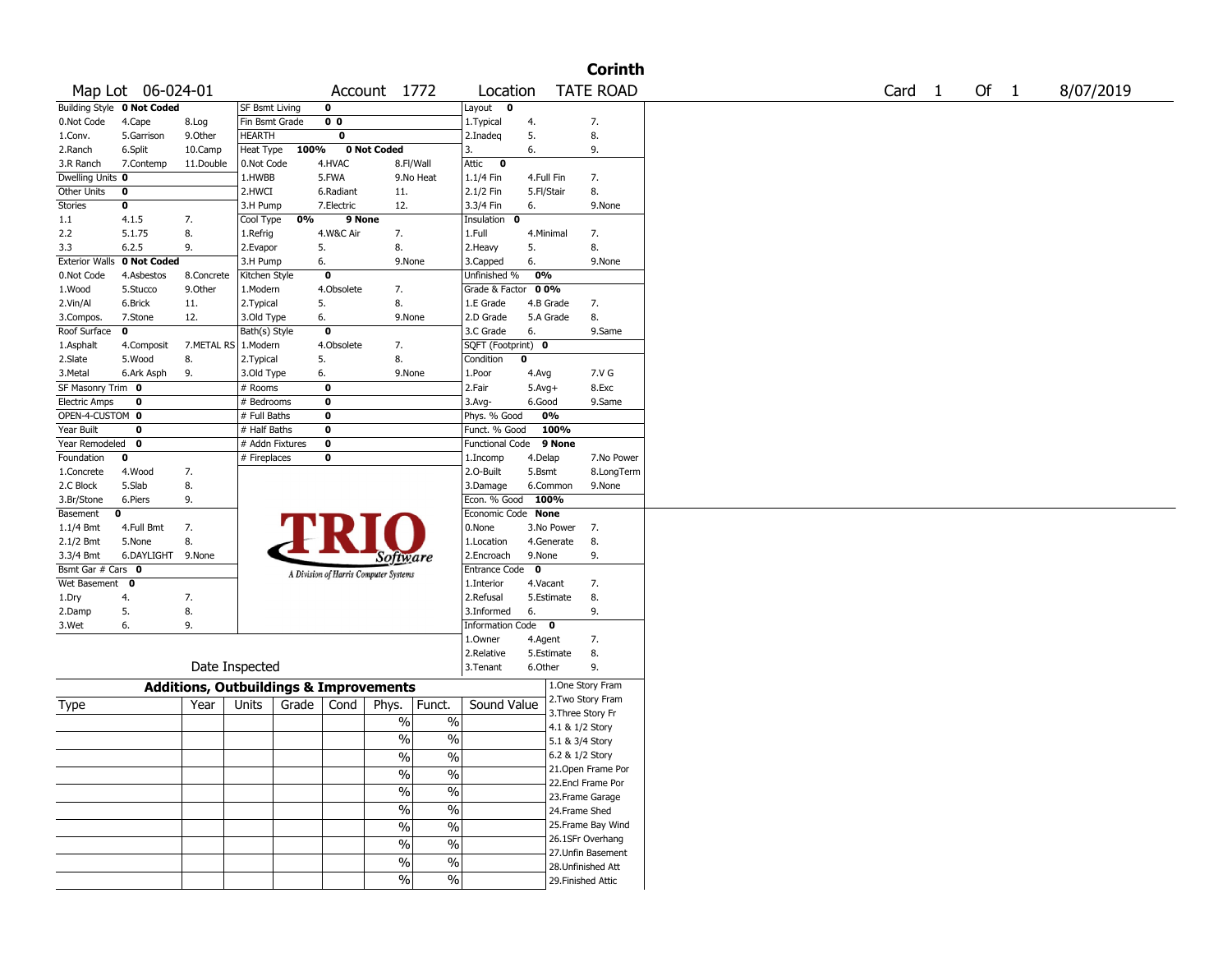|                  | Map Lot 01-004-01        | Account 763 | Location                                 |                               | 475 MCCARD ROAD            |                                         |  |             |                          | Card <sub>1</sub> | Of 1    |                          | 8/07/2019                               |
|------------------|--------------------------|-------------|------------------------------------------|-------------------------------|----------------------------|-----------------------------------------|--|-------------|--------------------------|-------------------|---------|--------------------------|-----------------------------------------|
|                  | IRELAND, RONALD L.       |             |                                          | <b>Property Data</b>          |                            |                                         |  |             | <b>Assessment Record</b> |                   |         |                          |                                         |
| IRELAND, JOAN M. |                          |             |                                          | Neighborhood 2 Neighborhood B |                            | Year                                    |  | Land        |                          | <b>Buildings</b>  |         | Exempt                   | <b>Total</b>                            |
|                  |                          |             |                                          |                               |                            | 2006                                    |  |             | 27,490                   |                   | 102,360 | 11,154                   | 118,696                                 |
| 475 MCCARD ROAD  |                          |             | Tree Growth Year                         | $\mathbf 0$                   |                            | 2007                                    |  |             | 27,490                   |                   | 102,360 | 11,154                   | 118,696                                 |
|                  | CORINTH ME 04427         |             | <b>FIRST MORTGAGE</b><br>SECOND MORTGAGE |                               | $\mathbf 0$<br>$\mathbf 0$ | 2008                                    |  |             | 30,340                   |                   | 106,080 | 11,700                   | 124,720                                 |
| B6274P2          |                          |             |                                          | Zone/Land Use 11 Residential  |                            |                                         |  |             |                          |                   |         |                          |                                         |
|                  |                          |             |                                          |                               |                            | 2009                                    |  |             | 30,340                   |                   | 106,050 | 10,660                   | 125,730                                 |
|                  |                          |             | Secondary Zone                           |                               |                            | 2010                                    |  |             | 30,340                   |                   | 106,840 | 9,020                    | 128,160                                 |
|                  |                          |             |                                          |                               |                            | 2011                                    |  |             | 30,340                   |                   | 106,840 | 9,460                    | 127,720                                 |
|                  |                          |             | Topography 9                             |                               | 9                          | 2012                                    |  |             | 30,340                   |                   | 106,840 | 9,460                    | 127,720                                 |
|                  |                          |             | 1.Level                                  | 4.Below St                    | 7.                         | 2013                                    |  |             | 30,340                   |                   | 106,840 | 10,000                   | 127,180                                 |
|                  |                          |             | 2.Rolling<br>3.Above St                  | 5.Low<br>6.Swampy             | 8.<br>9.                   | 2014                                    |  |             | 30,340                   |                   | 106,840 | 9,800                    | 127,380                                 |
|                  |                          |             | Utilities                                | <b>4 Drilled Well</b>         | <b>6 Septic System</b>     | 2015                                    |  |             | 30,340                   |                   | 106,840 | 10,000                   | 127,180                                 |
|                  |                          |             | 1.Public                                 | 4.Dr Well                     | 7.Cesspool                 | 2016                                    |  |             | 30,340                   |                   | 106,840 | 15,000                   | 122,180                                 |
|                  |                          |             | 2.Water                                  | 5.Dug Well                    | 8.                         | 2017                                    |  |             | 30,340                   |                   | 106,840 | 20,000                   | 117,180                                 |
|                  |                          |             | 3.Sewer                                  | 6.Septic                      | 9.None                     | 2018                                    |  |             | 30,340                   |                   | 106,840 | 20,000                   | 117,180                                 |
|                  |                          |             | <b>Street</b>                            | 1 Paved                       |                            | 2019                                    |  |             | 30,340                   |                   | 108,630 | 20,000                   | 118,970                                 |
|                  |                          |             | 1.Paved                                  | 4.R/W                         | 7.                         |                                         |  |             |                          | <b>Land Data</b>  |         |                          |                                         |
|                  |                          |             | 2.Semi Imp<br>3.Gravel                   | 5.<br>6.                      | 8.<br>9.None               | <b>Front Foot</b>                       |  | <b>Type</b> | <b>Effective</b>         |                   |         | <b>Influence</b>         | <b>Influence</b>                        |
|                  |                          |             | STATUS TG-F&O                            |                               | $\mathbf 0$                | 11.Regular Lot                          |  |             | Frontage                 | Depth             | Factor  | Code<br>%                | <b>Codes</b><br>1.Unimproved            |
|                  | Inspection Witnessed By: |             |                                          |                               | $\mathbf 0$                | 12.Delta Triangle                       |  |             |                          |                   |         | $\frac{9}{6}$            | 2. Excess Frtg                          |
|                  |                          |             |                                          | <b>Sale Data</b>              |                            | 13. Nabla Triangle<br>14. Rear Land     |  |             |                          |                   |         | %<br>%                   | 3. Topography<br>4.Size/Shape           |
| X                |                          | Date        | Sale Date                                |                               |                            | 15. Miscellaneous                       |  |             |                          |                   |         | %                        | 5.Access                                |
| No./Date         | Description              | Date Insp.  | Price                                    |                               |                            |                                         |  |             |                          |                   |         | %<br>%                   | 6.Open Space<br>7.Restricted            |
|                  |                          |             | Sale Type<br>1.Land                      | 4. Mobile                     | 7.                         | <b>Square Foot</b>                      |  |             | <b>Square Feet</b>       |                   |         |                          | 8.Environmt                             |
|                  |                          |             | 2.L & B                                  | 5.Other                       | 8.                         | 16.Regular Lot                          |  |             |                          |                   |         | %                        | 9. Fractional<br><b>Acres</b>           |
|                  |                          |             | 3.Building                               | 6.                            | 9.                         | 17.Secondary Lot                        |  |             |                          |                   |         | %<br>$\frac{9}{6}$       | 30.Rear Land 51+                        |
|                  |                          |             | Financing                                |                               |                            | 18.Excess Land<br>19.Sound Value        |  |             |                          |                   |         | $\overline{\frac{9}{6}}$ | 31.Tillable                             |
|                  |                          |             | 1.Convent                                | 4.Seller                      | 7.                         | 20.Miscellaneous                        |  |             |                          |                   |         | $\frac{9}{6}$            | 32. Pasture                             |
| Notes:           |                          |             | 2.FHA/VA                                 | 5.Private                     | 8.                         |                                         |  |             |                          |                   |         | $\overline{\frac{9}{6}}$ | 33.Open Space                           |
|                  |                          |             | 3.Assumed                                | 6.Cash                        | 9.Unknown                  |                                         |  |             |                          |                   |         | %                        | 34.Softwood (F&O)<br>35. Mixed Wood (F& |
|                  |                          |             | Validity                                 |                               |                            | <b>Fract. Acre</b><br>21.Improved (Frac |  |             | <b>Acreage/Sites</b>     |                   |         |                          | 36.Hardwood (F&O)                       |
|                  |                          |             | 1.Valid                                  | 4.Split                       | 7.Renovate                 | 22.Unimproved (Fr                       |  | 21<br>29    |                          | 1.00              | 100     | %<br>0<br>$\overline{0}$ | 37.Softwood (TG)                        |
|                  |                          |             | 2.Related                                | 5.Partial                     | 8.Other                    | 23.No Road Lot (F                       |  |             |                          | 35.63             | 100     | $\frac{9}{6}$<br>%       | 38. Mixed Wood (TG                      |
|                  |                          |             | 3.Distress                               | 6.Exempt                      | 9.                         | <b>Acres</b>                            |  |             |                          |                   |         | $\frac{9}{6}$            | 39.Hardwood (TG)                        |
|                  |                          |             | Verified                                 |                               |                            | 24.Commercial                           |  |             |                          |                   |         | %                        | 40. Wasteland                           |
|                  |                          |             | 1.Buyer                                  | 4.Agent                       | 7.Family                   | 25.                                     |  |             |                          |                   |         | %                        | 41. Multiple MO HO<br>42. Multiple Home |
|                  |                          |             | 2.Seller                                 | 5.Pub Rec                     | 8.Other                    | 26.<br>27. Rear Land 1-10               |  |             |                          |                   |         | %                        | 43.TG SINGLE LANE                       |
|                  |                          |             | 3.Lender                                 | 6.MLS                         | 9.                         | 28. Rear Land 11-2                      |  |             |                          |                   |         |                          | 44.Lot Improvemen                       |
| <b>Corinth</b>   |                          |             |                                          |                               |                            | 29. Rear Land 26-5                      |  |             | <b>Total Acreage</b>     |                   | 36.63   |                          | 45. Miscellaneous                       |
|                  |                          |             |                                          |                               |                            |                                         |  |             |                          |                   |         |                          | 46.Sound Value                          |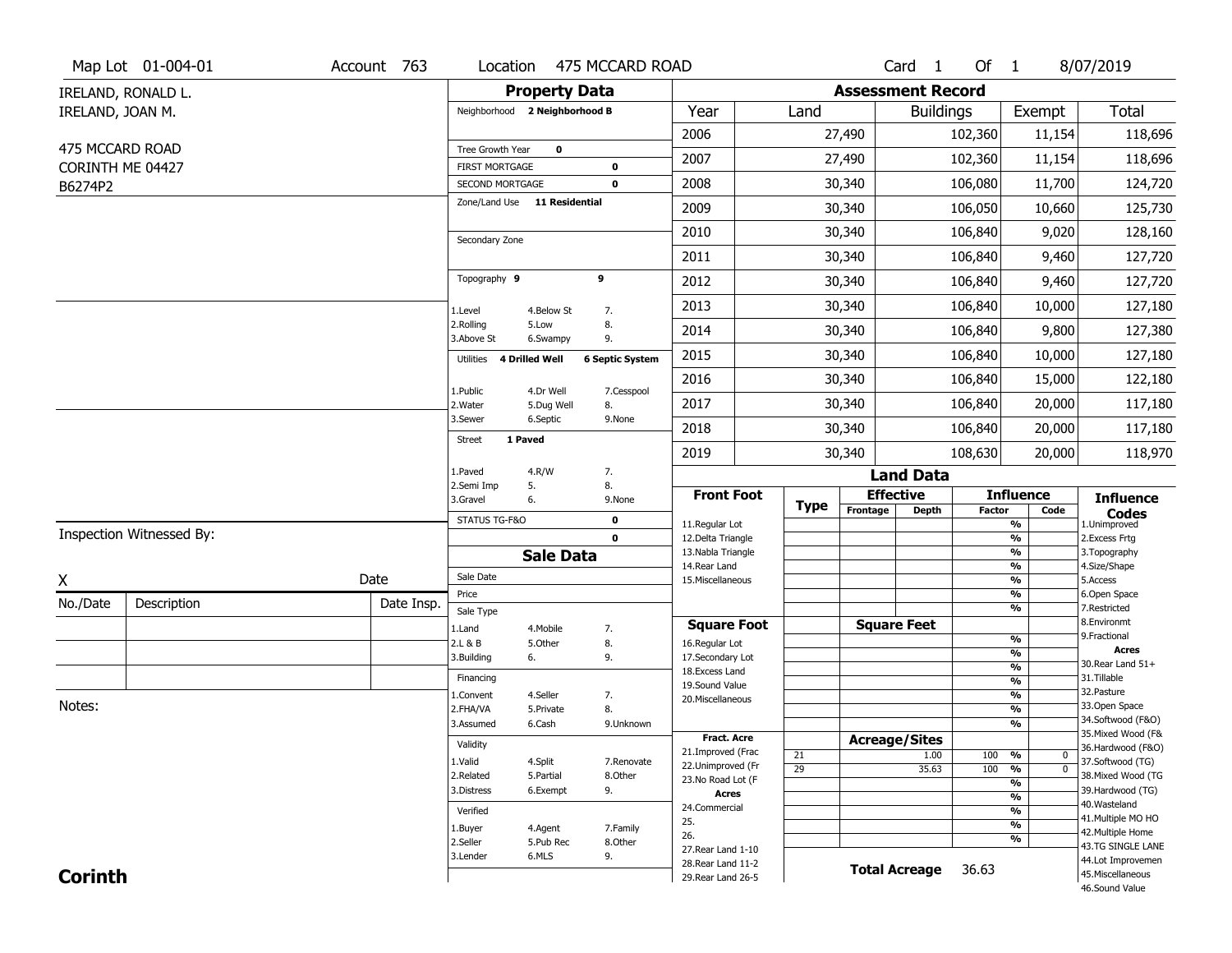|                                        |                               |                                                   |                       |              |                                       |                |                                |                        |                          |                    | <b>Corinth</b>           |          |                |                 |                |                           |                   |                   |                 |             |             |             |     |
|----------------------------------------|-------------------------------|---------------------------------------------------|-----------------------|--------------|---------------------------------------|----------------|--------------------------------|------------------------|--------------------------|--------------------|--------------------------|----------|----------------|-----------------|----------------|---------------------------|-------------------|-------------------|-----------------|-------------|-------------|-------------|-----|
|                                        | Map Lot 01-004-01             |                                                   |                       |              |                                       | Account 763    |                                | Location               |                          |                    | 475 MCCARD ROAD          |          |                |                 |                |                           | Card <sub>1</sub> |                   | Of 1            |             |             | 8/07/2019   |     |
|                                        | Building Style 3 Raised Ranch |                                                   | <b>SF Bsmt Living</b> |              | 572                                   |                |                                | Layout                 | $\overline{1}$ Typical   |                    |                          |          |                |                 | OVER HANG 21   |                           |                   |                   |                 |             |             |             |     |
| 0.Not Code                             | 4.Cape                        | 8.Log                                             | Fin Bsmt Grade        |              | 4115                                  |                |                                | 1. Typical             | 4.                       |                    | 7.                       |          |                |                 |                |                           |                   |                   |                 |             |             |             |     |
| 1.Conv.                                | 5.Garrison                    | 9.0ther                                           | <b>HEARTH</b>         |              | $\overline{\mathbf{0}}$               |                |                                | 2.Inadeq               | 5.                       |                    | 8.                       | ЕP<br>10 |                | 1-ST WB [1144]  |                |                           |                   | <b>DECK</b> [648] |                 |             |             |             |     |
| 2.Ranch                                | 6.Split                       | 10.Camp                                           | Heat Type             | 100%         |                                       | 1 Hot Water BB |                                | 3.                     | 6.                       |                    | 9.                       |          | [120]          |                 |                |                           |                   |                   |                 |             | ABV POOL    |             |     |
| 3.R Ranch                              | 7.Contemp                     | 11.Double                                         | 0.Not Code            |              | 4.HVAC                                |                | 8.Fl/Wall                      | 9 None<br>Attic        |                          |                    |                          |          | $12.0^{\circ}$ | 24.0'           |                |                           | OP[192]           | 12.0'             | 28.0"           |             | SV 1000     |             |     |
| Dwelling Units 1<br><b>Other Units</b> | 0                             |                                                   | 1.HWBB<br>2.HWCI      |              | 5.FWA<br>6.Radiant                    | 11.            | 9.No Heat                      | 1.1/4 Fin<br>2.1/2 Fin | 4.Full Fin<br>5.Fl/Stair |                    | 7.<br>8.                 |          |                |                 |                |                           | 16.C              |                   |                 |             |             |             |     |
| <b>Stories</b>                         | 1 One Story                   |                                                   | 3.H Pump              |              | 7.Electric                            | 12.            |                                | 3.3/4 Fin              | 6.                       |                    | 9.None                   |          |                |                 | 44.C           |                           |                   | 30.0              |                 |             |             |             |     |
| 1.1                                    | 4.1.5                         | 7.                                                | Cool Type             | 0%           | 9 None                                |                |                                | Insulation             | 1 Full                   |                    |                          |          |                |                 |                |                           |                   |                   |                 |             |             |             |     |
| 2.2                                    | 5.1.75                        | 8.                                                | 1.Refrig              |              | 4.W&C Air                             | 7.             |                                | 1.Full                 | 4.Minimal                |                    | 7.                       |          |                | 8.0             | DK             | 20.0                      |                   |                   |                 |             |             |             |     |
| 3.3                                    | 6.2.5                         | 9.                                                | 2.Evapor              |              | 5.                                    | 8.             |                                | 2. Heavy               | 5.                       |                    | 8.                       |          |                | [80]            | $10.0^{\circ}$ |                           | DECK              |                   | TOTAL DECK 808] |             |             |             |     |
| <b>Exterior Walls</b>                  | 2 Vinyl/Aluminum              |                                                   | 3.H Pump              |              | 6.                                    |                | 9.None                         | 3.Capped               | 6.                       |                    | 9.None                   |          |                |                 |                |                           |                   |                   |                 |             |             |             |     |
| 0.Not Code                             | 4.Asbestos                    | 8.Concrete                                        | Kitchen Style         |              | 1 Modern                              |                |                                | Unfinished %           | 0%                       |                    |                          |          |                |                 |                |                           |                   |                   |                 |             |             |             |     |
| 1.Wood                                 | 5.Stucco                      | 9.0ther                                           | 1.Modern              |              | 4.Obsolete                            | 7.             |                                | Grade & Factor         |                          | 4 Good 115%        |                          |          |                |                 |                |                           |                   |                   |                 |             |             |             |     |
| 2.Vin/Al                               | 6.Brick                       | 11.                                               | 2.Typical             |              | 5.                                    | 8.             |                                | 1.E Grade              | 4.B Grade                |                    | 7.                       |          |                |                 |                | GARAGE                    |                   |                   |                 |             | 20          | DIRT FLOOR  |     |
| 3.Compos.                              | 7.Stone                       | 12.                                               | 3.Old Type            |              | 6.                                    |                | 9.None                         | 2.D Grade              | 5.A Grade                |                    | 8.                       |          |                |                 |                |                           |                   |                   |                 |             |             |             |     |
| Roof Surface                           | 1 Asphalt Shingles            |                                                   | Bath(s) Style         |              | 1 Modern Bath(s)                      |                |                                | 3.C Grade              | 6.                       |                    | 9.Same                   |          |                |                 |                | $[576]$<br>$24.0^{\circ}$ |                   |                   |                 | <b>BARN</b> |             | POLE BARN   |     |
| 1.Asphalt                              | 4.Composit                    | 7.METAL RS   1.Modern                             |                       |              | 4.Obsolete                            | 7.             |                                | SQFT (Footprint) 1144  |                          |                    |                          |          |                |                 |                |                           |                   |                   |                 | [560]       |             | 28          |     |
| 2.Slate                                | 5.Wood                        | 8.                                                | 2. Typical            |              | 5.                                    | 8.             |                                | Condition              | 7 Very Good              |                    |                          |          |                | <b>DRIVEWAY</b> |                |                           |                   |                   |                 |             |             |             |     |
| 3.Metal                                | 6.Ark Asph                    | 9.                                                | 3.Old Type            |              | 6.                                    |                | 9.None                         | 1.Poor                 | 4.Avg                    |                    | 7.V G                    |          |                |                 |                | 24.0'                     |                   |                   |                 |             | $B_ - 2018$ |             |     |
| SF Masonry Trim 0                      |                               |                                                   | # Rooms               |              | 4                                     |                |                                | 2.Fair                 | $5.$ Avg $+$             |                    | 8.Exc                    |          |                |                 |                |                           |                   |                   |                 |             |             |             |     |
| <b>Electric Amps</b>                   | 0                             |                                                   | # Bedrooms            |              | 3                                     |                |                                | $3.$ Avg-              | 6.Good                   |                    | 9.Same                   |          |                |                 |                |                           |                   |                   |                 |             |             |             |     |
| OPEN-4-CUSTOM 0                        |                               |                                                   | # Full Baths          |              | $\mathbf{1}$                          |                |                                | Phys. % Good           | 95%                      |                    |                          |          |                |                 |                |                           |                   |                   |                 |             |             | 20.0' SV200 |     |
| Year Built                             | 1996                          |                                                   | # Half Baths          |              | 0                                     |                |                                | Funct. % Good          |                          | 100%               |                          |          |                |                 |                |                           |                   |                   |                 |             |             |             |     |
| Year Remodeled                         | $\mathbf 0$                   |                                                   | # Addn Fixtures       |              | $\bf{0}$                              |                |                                | Functional Code        |                          | 9 None             |                          |          |                |                 |                |                           |                   |                   |                 |             | 8.0         | SHED[160]   | 8.C |
| Foundation                             | 1 Concrete<br>4.Wood          | 7.                                                | # Fireplaces          |              | 0                                     |                |                                | 1.Incomp<br>2.O-Built  | 4.Delap<br>5.Bsmt        |                    | 7.No Power<br>8.LongTerm |          |                |                 |                |                           |                   |                   |                 |             |             |             |     |
| 1.Concrete<br>2.C Block                | 5.Slab                        | 8.                                                |                       |              |                                       |                |                                | 3.Damage               | 6.Common                 |                    | 9.None                   |          |                |                 |                |                           |                   |                   |                 |             |             | 20.0'       |     |
| 3.Br/Stone                             | 6.Piers                       | 9.                                                |                       |              |                                       |                |                                | Econ. % Good 100%      |                          |                    |                          |          |                |                 |                |                           |                   |                   |                 | SHED        |             |             |     |
| Basement                               | <b>4 Full Basement</b>        |                                                   |                       |              |                                       |                |                                | Economic Code None     |                          |                    |                          |          |                |                 |                |                           |                   |                   |                 | SV 500      |             |             |     |
| $1.1/4$ Bmt                            | 4.Full Bmt                    | 7.                                                |                       |              |                                       |                |                                | 0.None                 | 3.No Power               |                    | 7.                       |          |                |                 |                |                           |                   |                   |                 |             |             |             |     |
| 2.1/2 Bmt                              | 5.None                        | 8.                                                |                       |              |                                       |                |                                | 1.Location             | 4.Generate               |                    | 8.                       |          |                |                 |                |                           |                   |                   |                 |             |             |             |     |
| 3.3/4 Bmt                              | 6.DAYLIGHT 9.None             |                                                   |                       |              |                                       |                | Software                       | 2.Encroach             | 9.None                   |                    | 9.                       |          |                |                 |                |                           |                   |                   |                 |             |             |             |     |
| Bsmt Gar # Cars 0                      |                               |                                                   |                       |              | A Division of Harris Computer Systems |                |                                | Entrance Code          |                          | 3 Information Only |                          |          |                |                 |                |                           |                   |                   |                 |             |             |             |     |
| Wet Basement                           | 1 Dry Basement                |                                                   |                       |              |                                       |                |                                | 1.Interior             | 4.Vacant                 |                    | 7.                       |          |                |                 |                |                           |                   |                   |                 |             |             |             |     |
| 1.Dry                                  | 4.                            | 7.                                                |                       |              |                                       |                |                                | 2.Refusal              | 5.Estimate               |                    | 8.                       |          |                |                 |                |                           |                   |                   |                 |             |             |             |     |
| 2.Damp                                 | 5.                            | 8.                                                |                       |              |                                       |                |                                | 3.Informed             | 6.                       |                    | 9.                       |          |                |                 |                |                           |                   |                   |                 |             |             |             |     |
| 3.Wet                                  | 6.                            | 9.                                                |                       |              |                                       |                |                                | Information Code       |                          | 1 Owner            |                          |          |                |                 |                |                           |                   |                   |                 |             |             |             |     |
|                                        |                               |                                                   |                       |              |                                       |                |                                | 1.Owner                | 4.Agent                  |                    | 7.                       |          |                |                 |                |                           |                   |                   |                 |             |             |             |     |
|                                        |                               |                                                   |                       |              |                                       |                |                                | 2.Relative             | 5.Estimate               |                    | 8.                       |          |                |                 |                |                           |                   |                   |                 |             |             |             |     |
|                                        |                               |                                                   | Date Inspected        |              | 4/10/2007                             |                |                                | 3. Tenant              | 6.Other                  |                    | 9.                       |          |                |                 |                |                           |                   |                   |                 |             |             |             |     |
|                                        |                               | <b>Additions, Outbuildings &amp; Improvements</b> |                       |              |                                       |                |                                |                        |                          | 1.One Story Fram   |                          |          |                |                 |                |                           |                   |                   |                 |             |             |             |     |
| Type                                   |                               | Year                                              | Units                 | Grade        | Cond                                  | Phys.          | Funct.                         | Sound Value            |                          | 2.Two Story Fram   |                          |          |                |                 |                |                           |                   |                   |                 |             |             |             |     |
| 68 Wood Deck                           |                               | 0                                                 | 808                   | 3110         | 3                                     | 90             | % 100 %                        |                        |                          | 3. Three Story Fr  |                          |          |                |                 |                |                           |                   |                   |                 |             |             |             |     |
|                                        |                               |                                                   |                       |              |                                       |                |                                |                        |                          | 4.1 & 1/2 Story    |                          |          |                |                 |                |                           |                   |                   |                 |             |             |             |     |
| 63 Swimming Pool                       |                               | 0                                                 |                       |              |                                       |                | $\%$                           | % 1,000                |                          | 5.1 & 3/4 Story    |                          |          |                |                 |                |                           |                   |                   |                 |             |             |             |     |
| 21 Open Frame                          |                               | $\mathbf{0}$                                      | 192                   | 3 100        | 3                                     | 90             | $\frac{9}{6}$ 100 %            |                        |                          | 6.2 & 1/2 Story    |                          |          |                |                 |                |                           |                   |                   |                 |             |             |             |     |
| 23 Frame Garage                        |                               | 0                                                 | 576                   | $3110$       | 3                                     | 95             | % 100 %                        |                        |                          |                    | 21.Open Frame Por        |          |                |                 |                |                           |                   |                   |                 |             |             |             |     |
| 24 Frame Shed                          |                               | 0                                                 |                       |              |                                       |                | $\%$                           | % 200                  |                          | 22.Encl Frame Por  |                          |          |                |                 |                |                           |                   |                   |                 |             |             |             |     |
|                                        | 22 Encl Frame Porch 0         |                                                   |                       |              |                                       | 10             | $\sqrt[6]{0}$<br>$\frac{1}{2}$ |                        |                          | 23. Frame Garage   |                          |          |                |                 |                |                           |                   |                   |                 |             |             |             |     |
|                                        |                               |                                                   | 120                   | $ 00\rangle$ | 10                                    |                |                                |                        |                          | 24.Frame Shed      |                          |          |                |                 |                |                           |                   |                   |                 |             |             |             |     |
| 24 Frame Shed                          |                               | 0                                                 |                       |              |                                       |                | $\frac{0}{0}$                  | $\frac{9}{6}$ 500      |                          | 26.1SFr Overhang   | 25. Frame Bay Wind       |          |                |                 |                |                           |                   |                   |                 |             |             |             |     |
| 65 Barn                                |                               | 2018                                              |                       |              |                                       |                | $\%$                           | % 2,500                |                          | 27.Unfin Basement  |                          |          |                |                 |                |                           |                   |                   |                 |             |             |             |     |
|                                        |                               |                                                   |                       |              |                                       |                | $\%$<br>$\frac{0}{0}$          |                        |                          | 28.Unfinished Att  |                          |          |                |                 |                |                           |                   |                   |                 |             |             |             |     |
|                                        |                               |                                                   |                       |              |                                       |                | $\%$<br>$\%$                   |                        |                          | 29. Finished Attic |                          |          |                |                 |                |                           |                   |                   |                 |             |             |             |     |
|                                        |                               |                                                   |                       |              |                                       |                |                                |                        |                          |                    |                          |          |                |                 |                |                           |                   |                   |                 |             |             |             |     |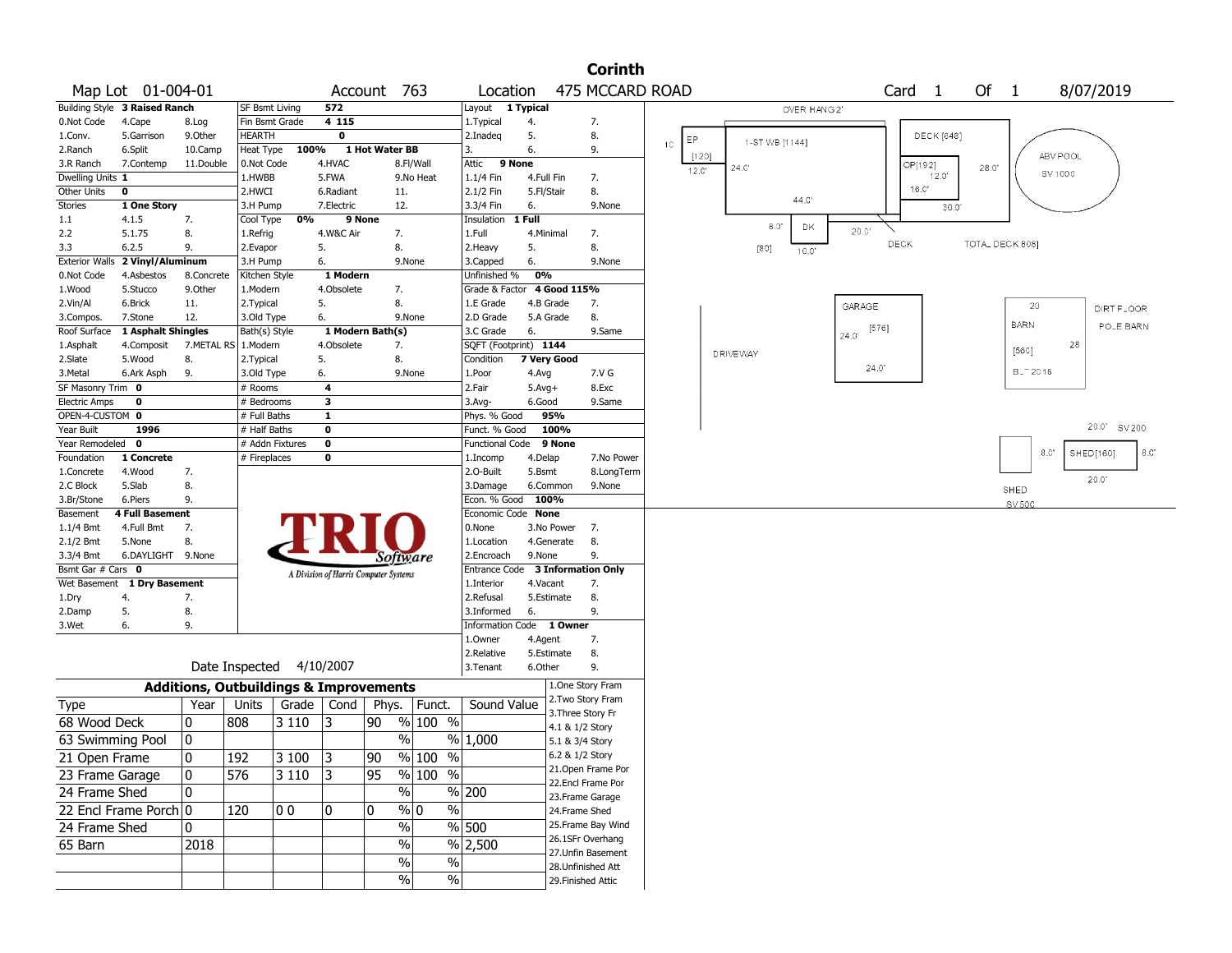|                                   | Map Lot 02-017-D                                                                                                                     | Account 1802 |            | Location                           |                        | 644 LEDGE HILL ROAD    |                                          |                 |                          | Card <sub>1</sub> | Of $1$        |                                                      | 8/07/2019                              |
|-----------------------------------|--------------------------------------------------------------------------------------------------------------------------------------|--------------|------------|------------------------------------|------------------------|------------------------|------------------------------------------|-----------------|--------------------------|-------------------|---------------|------------------------------------------------------|----------------------------------------|
| IVEY, JOSH                        |                                                                                                                                      |              |            |                                    | <b>Property Data</b>   |                        |                                          |                 | <b>Assessment Record</b> |                   |               |                                                      |                                        |
| IVEY, ELISSA                      |                                                                                                                                      |              |            | Neighborhood 2 Neighborhood B      |                        |                        | Year                                     | Land            |                          | <b>Buildings</b>  |               | Exempt                                               | <b>Total</b>                           |
| 644 LEDGE HILL RD                 |                                                                                                                                      |              |            |                                    |                        |                        | 2006                                     |                 | 14,430                   |                   | 66,000        | 11,154                                               | 69,276                                 |
|                                   |                                                                                                                                      |              |            | Tree Growth Year                   | $\mathbf 0$            |                        | 2007                                     |                 | 14,430                   |                   | 66,000        | 11,154                                               | 69,276                                 |
| CORINTH ME 04427                  |                                                                                                                                      |              |            | <b>FIRST MORTGAGE</b>              |                        | $\mathbf 0$            |                                          |                 |                          |                   |               |                                                      |                                        |
| B14399P137                        |                                                                                                                                      |              |            | SECOND MORTGAGE                    |                        | $\mathbf 0$            | 2008                                     |                 | 15,870                   |                   | 61,500        | 11,700                                               | 65,670                                 |
| Previous Owner<br>BAKER, ELISSA A |                                                                                                                                      |              |            | Zone/Land Use 11 Residential       |                        |                        | 2009                                     |                 | 15,870                   |                   | 65,120        | 10,660                                               | 70,330                                 |
| 644 LEDGE HILL RD                 |                                                                                                                                      |              |            | Secondary Zone                     |                        |                        | 2010                                     |                 | 15,870                   |                   | 62,610        |                                                      | 78,480                                 |
|                                   |                                                                                                                                      |              |            |                                    |                        |                        | 2011                                     |                 | 15,870                   |                   | 66,890        | 0                                                    | 82,760                                 |
| CORINTH ME 04427                  |                                                                                                                                      |              |            | Topography 1 Level                 |                        |                        | 2012                                     |                 | 15,870                   |                   | 66,760        | 0                                                    | 82,630                                 |
| Previous Owner                    | Sale Date: 1/25/2017                                                                                                                 |              |            | 1.Level                            | 4.Below St             | 7.                     | 2013                                     |                 | 15,870                   |                   | 67,870        | 0                                                    | 83,740                                 |
|                                   | FEDERAL NATIONAL MORGAGE ASSOC.                                                                                                      |              |            | 2.Rolling                          | 5.Low                  | 8.                     | 2014                                     |                 | 15,870                   |                   | 67,870        | 0                                                    | 83,740                                 |
|                                   | C/O GMAC MORTGAGE LLC                                                                                                                |              |            | 3.Above St                         | 6.Swampy               | 9.                     |                                          |                 |                          |                   |               |                                                      |                                        |
|                                   |                                                                                                                                      |              |            | 4 Drilled Well<br>Utilities        |                        | <b>6 Septic System</b> | 2015                                     |                 | 15,870                   |                   | 67,870        | 0                                                    | 83,740                                 |
|                                   | FORT WASHINGTON PA 19034                                                                                                             |              |            | 1.Public                           | 4.Dr Well              | 7.Cesspool             | 2016                                     |                 | 15,870                   |                   | 67,870        | 0                                                    | 83,740                                 |
|                                   |                                                                                                                                      |              |            | 2. Water                           | 5.Dug Well             | 8.                     | 2017                                     |                 | 15,870                   |                   | 67,870        | 0                                                    | 83,740                                 |
|                                   |                                                                                                                                      |              |            | 3.Sewer                            | 6.Septic               | 9.None                 | 2018                                     |                 | 15,870                   |                   | 67,870        | 20,000                                               | 63,740                                 |
|                                   |                                                                                                                                      |              |            | 1 Paved<br><b>Street</b>           |                        |                        | 2019                                     |                 | 15,870                   |                   | 67,870        | 20,000                                               | 63,740                                 |
|                                   | Sale Date: 6/28/2010<br>Previous Owner<br>BISHOP, CARLA R.<br>BARKER, GREGORY P.<br>J/T<br>CORINTH ME 04427<br>Sale Date: 12/23/2009 |              |            | 1.Paved                            | 4.R/W                  | 7.                     |                                          |                 |                          | <b>Land Data</b>  |               |                                                      |                                        |
|                                   |                                                                                                                                      |              |            | 2.Semi Imp<br>5.<br>3.Gravel<br>6. |                        | 8.<br>9.None           | <b>Front Foot</b>                        |                 | <b>Effective</b>         |                   |               | <b>Influence</b>                                     | <b>Influence</b>                       |
|                                   |                                                                                                                                      |              |            | STATUS TG-F&O                      |                        | $\mathbf 0$            |                                          | <b>Type</b>     | Frontage                 | <b>Depth</b>      | <b>Factor</b> | Code                                                 | <b>Codes</b>                           |
|                                   | Inspection Witnessed By:                                                                                                             |              |            |                                    |                        | $\mathbf{0}$           | 11.Regular Lot<br>12.Delta Triangle      |                 |                          |                   |               | %<br>$\frac{9}{6}$                                   | 1.Unimproved<br>2. Excess Frtg         |
|                                   |                                                                                                                                      |              |            |                                    | <b>Sale Data</b>       |                        | 13. Nabla Triangle                       |                 |                          |                   |               | %                                                    | 3. Topography                          |
| Χ                                 |                                                                                                                                      | Date         |            | Sale Date                          |                        | 1/25/2017              | 14. Rear Land<br>15. Miscellaneous       |                 |                          |                   |               | %<br>%                                               | 4.Size/Shape<br>5.Access               |
|                                   |                                                                                                                                      |              |            | Price                              |                        |                        |                                          |                 |                          |                   |               | %                                                    | 6.Open Space                           |
| No./Date                          | Description                                                                                                                          |              | Date Insp. | Sale Type                          | 2 Land & Buildings     |                        |                                          |                 |                          |                   |               | %                                                    | 7.Restricted                           |
|                                   |                                                                                                                                      |              |            | 1.Land                             | 4. Mobile              | 7.                     | <b>Square Foot</b>                       |                 | <b>Square Feet</b>       |                   |               |                                                      | 8.Environmt<br>9. Fractional           |
|                                   |                                                                                                                                      |              |            | 2.L & B<br>3.Building              | 5.0ther<br>6.          | 8.<br>9.               | 16.Regular Lot<br>17.Secondary Lot       |                 |                          |                   |               | %<br>%                                               | <b>Acres</b>                           |
|                                   |                                                                                                                                      |              |            |                                    |                        |                        | 18. Excess Land                          |                 |                          |                   |               | $\overline{\frac{9}{6}}$                             | 30. Rear Land 51+                      |
|                                   |                                                                                                                                      |              |            | Financing                          | 9 Unknown              |                        | 19.Sound Value                           |                 |                          |                   |               | $\overline{\frac{9}{6}}$                             | 31.Tillable<br>32. Pasture             |
| Notes:                            |                                                                                                                                      |              |            | 1.Convent                          | 4.Seller               | 7.                     | 20.Miscellaneous                         |                 |                          |                   |               | $\overline{\frac{9}{6}}$                             | 33.Open Space                          |
|                                   |                                                                                                                                      |              |            | 2.FHA/VA<br>3.Assumed              | 5.Private<br>6.Cash    | 8.<br>9.Unknown        |                                          |                 |                          |                   |               | $\overline{\frac{9}{6}}$<br>$\overline{\frac{9}{6}}$ | 34.Softwood (F&O)                      |
|                                   |                                                                                                                                      |              |            |                                    |                        |                        |                                          |                 |                          |                   |               |                                                      | 35. Mixed Wood (F&                     |
|                                   |                                                                                                                                      |              |            |                                    |                        |                        |                                          |                 |                          |                   |               |                                                      |                                        |
|                                   |                                                                                                                                      |              |            | Validity                           | 8 Other Non Valid      |                        | <b>Fract, Acre</b>                       |                 | <b>Acreage/Sites</b>     |                   |               |                                                      | 36.Hardwood (F&O)                      |
|                                   |                                                                                                                                      |              |            | 1.Valid                            | 4.Split                | 7.Renovate             | 21.Improved (Frac<br>22.Unimproved (Fr   | 21              |                          | 1.00              | 100           | %<br>$\mathbf 0$                                     | 37.Softwood (TG)                       |
|                                   |                                                                                                                                      |              |            | 2.Related                          | 5.Partial              | 8.Other                | 23.No Road Lot (F                        | $\overline{27}$ |                          | 0.12              | 100           | $\overline{0}$<br>%                                  | 38. Mixed Wood (TG                     |
|                                   |                                                                                                                                      |              |            | 3.Distress                         | 6.Exempt               | 9.                     | <b>Acres</b>                             |                 |                          |                   |               | %<br>$\frac{9}{6}$                                   | 39.Hardwood (TG)                       |
|                                   |                                                                                                                                      |              |            | Verified                           | <b>5 Public Record</b> |                        | 24.Commercial                            |                 |                          |                   |               | %                                                    | 40. Wasteland                          |
|                                   |                                                                                                                                      |              |            |                                    |                        | 7.Family               | 25.                                      |                 |                          |                   |               | $\frac{9}{6}$                                        | 41. Multiple MO HO                     |
|                                   |                                                                                                                                      |              |            | 1.Buyer<br>2.Seller                | 4.Agent<br>5.Pub Rec   | 8.Other                | 26.                                      |                 |                          |                   |               | %                                                    | 42. Multiple Home                      |
|                                   |                                                                                                                                      |              |            | 3.Lender                           | 6.MLS                  | 9.                     | 27. Rear Land 1-10                       |                 |                          |                   |               |                                                      | 43.TG SINGLE LANE                      |
| <b>Corinth</b>                    |                                                                                                                                      |              |            |                                    |                        |                        | 28. Rear Land 11-2<br>29. Rear Land 26-5 |                 | <b>Total Acreage</b>     |                   | 1.12          |                                                      | 44.Lot Improvemen<br>45. Miscellaneous |